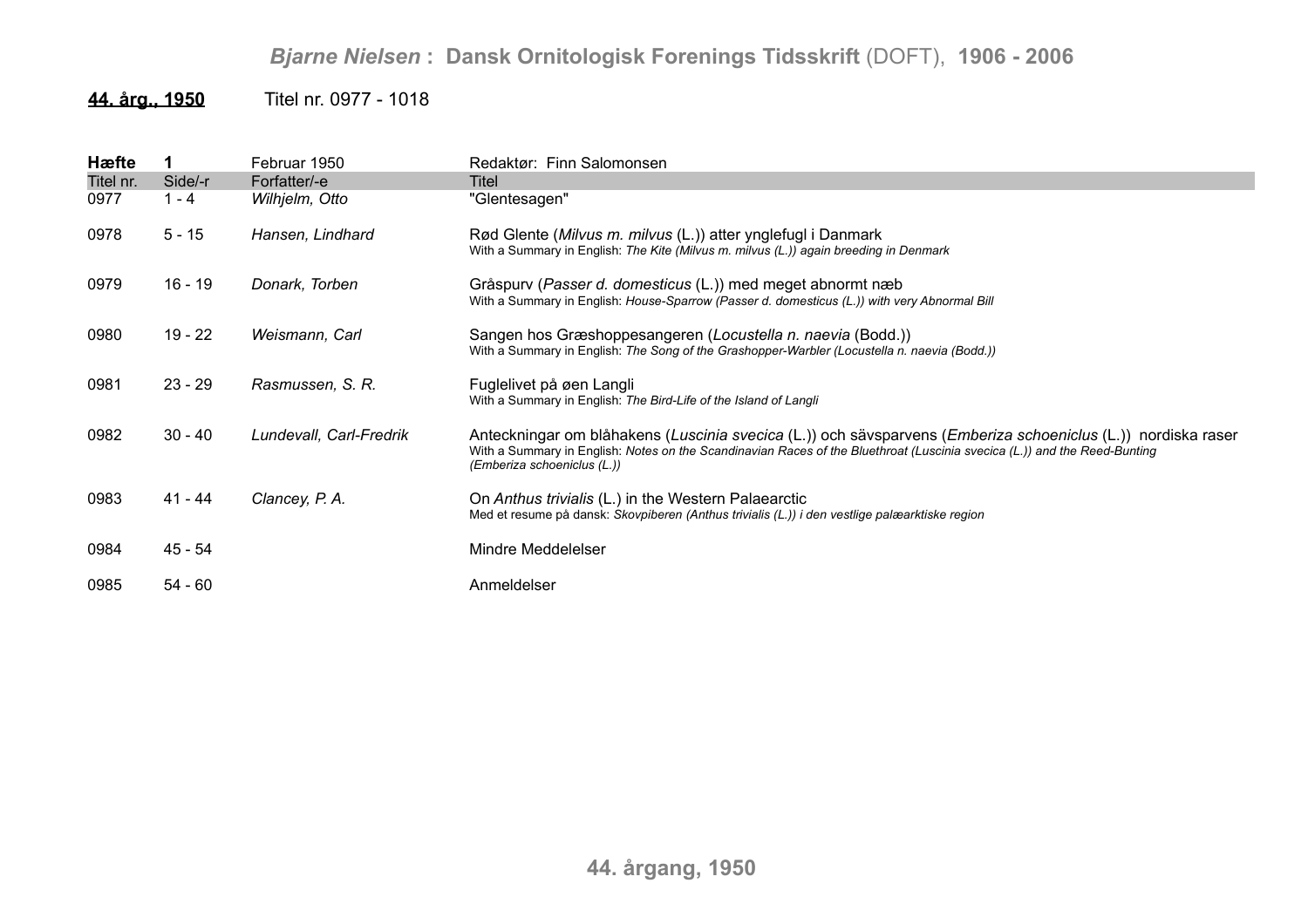| Hæfte     | $\mathbf{2}$ | April 1950        | Redaktør: Finn Salomonsen                                                                                                                                                                                                           |
|-----------|--------------|-------------------|-------------------------------------------------------------------------------------------------------------------------------------------------------------------------------------------------------------------------------------|
| Titel nr. | Side/-r      | Forfatter/-e      | Titel                                                                                                                                                                                                                               |
| 0986      | IX - XXIV    |                   | Foreningsmeddelelser                                                                                                                                                                                                                |
| 0987      | $61 - 65$    | Fencker, Hannibal | Den grønlandske Blisgås (Anser albifrons flavirostris Scott & Dalgety) og dens ynglebiologi<br>With a Summary in English: The Greenland White-fronted Goose (Anser albifrons flavirostris Scott & Dalgety) and its Breeding-Biology |
| 0988      | $66 - 80$    | Højgaard, Mogens  | Psykologiske iagttagelser over et par unge Alliker (Coloeus monedula (L.))<br>With a Summary in English: Observations on the Psychology of two young Jackdaws (Coloeus monedula (L.))                                               |
| 0989      | $81 - 85$    | & Børge Palm      | Blume, C. A., Thorvald Frølich Hvornår ankommer vore småfugle ?<br>With a Summary in English: When do the small Passeres arrive in Denmark?                                                                                         |
| 0990      | $85 - 95$    | Davidson, Alan    | Fuglelivet i landskabet Nordland, Norge<br>With a Summary in English: Bird-Life in Nordland Province, Norway                                                                                                                        |
| 0991      | 96 - 99      | Poulsen, Holger   | Observation on Colour-Change in the Male Reed-Bunting ( <i>Emberiza s. schoeniclus</i> )<br>With a Summary in English: lagttagelser af farveskiftet hos Rørspurvehannen (Emberiza s. schoeniclus (L.))                              |
| 0992      | $100 - 105$  | Salomonsen, Finn  | Fra Zoologisk Museum XIII. Genopdagelsen af Kortnæbet Mallemuk (Fulmarus glacialis minor (Kjærbølling))<br>With a Summary in English: Recovery of Fulmarus glacialis minor (Kjærbølling))                                           |
| 0993      | $106 - 113$  |                   | Mindre Meddelelser                                                                                                                                                                                                                  |
| 0994      | $113 - 116$  |                   | Anmeldelser                                                                                                                                                                                                                         |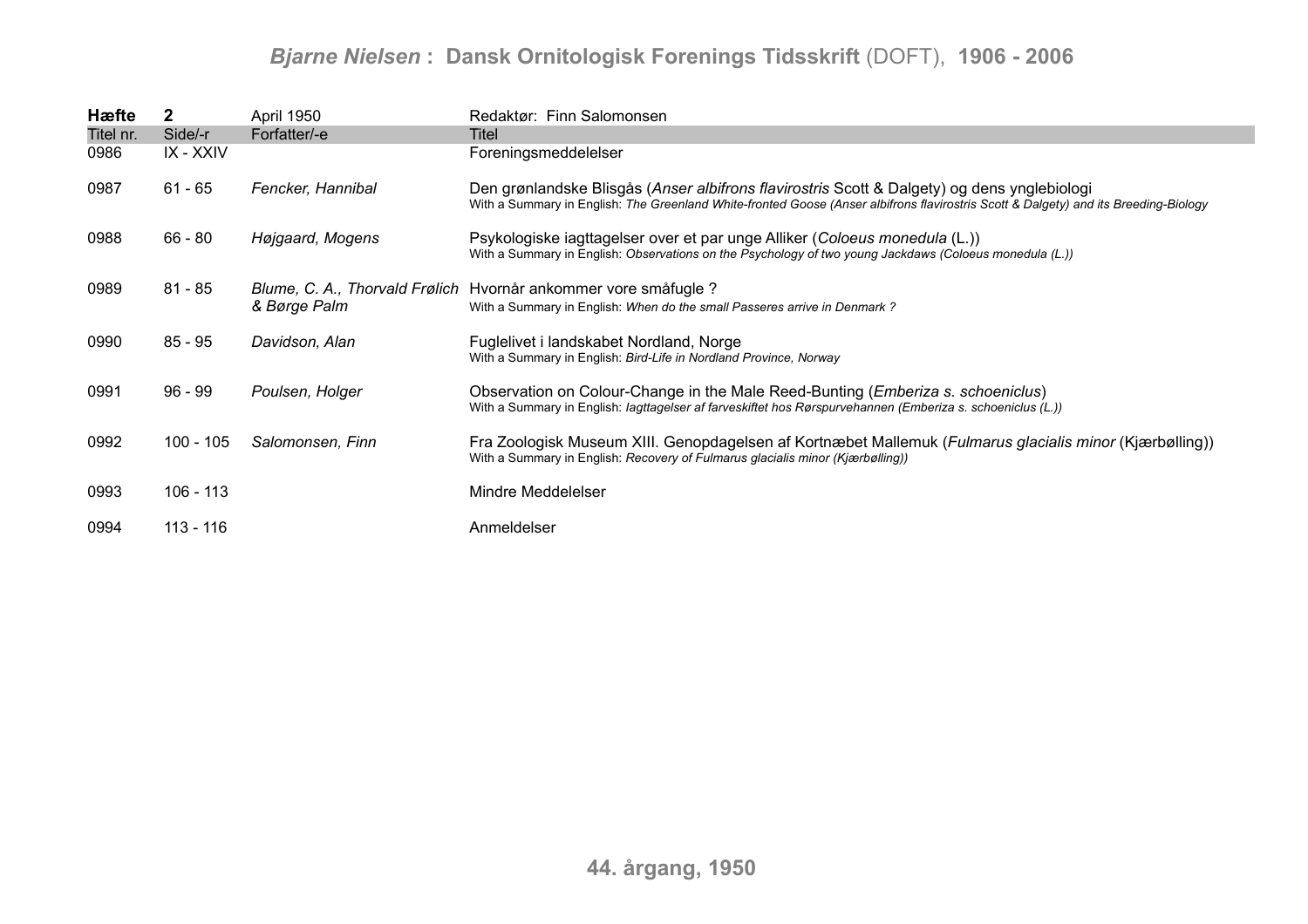| Hæfte     | 3           | September 1950               | Redaktør: Finn Salomonsen                                                                                                                                                                                     |
|-----------|-------------|------------------------------|---------------------------------------------------------------------------------------------------------------------------------------------------------------------------------------------------------------|
| Titel nr. | Side/-r     | Forfatter/-e                 | <b>Titel</b>                                                                                                                                                                                                  |
| 0995      | 117 - 121   | Haartman, Lars von           | Ett egendomligt fall av skilsmässa hos svartvita flugsnapparen, Muscicapa h. hypoleuca (Pall.)<br>With a Summary in English: A Strange Case of Divorce in the Pied Flycatcher, Muscicapa h. hypoleuca (Pall.) |
| 0996      | 121 - 126   | Petersen, Erik               | Nogle ornithologiske notitser på Færøerne<br>With a Summary in English: Ornithological Observations in the Faeroe Islands                                                                                     |
| 0997      | 126 - 131   | Poulsen, Holger              | Hvorledes afhjælpes manglen på redepladser til hulrugende fugle                                                                                                                                               |
| 0998      | 132 - 139   | Behrends, Olaf               | Usædvanlig tidligt træk af Hvepsevåge (Pernis apivorus (L.))<br>With a Summary in English: Unusually early Migration of Honey-Buzzards (Pernis apivorus (L.))                                                 |
| 0998      | 140 - 147   | Madsen, Harry &<br>Chr. Vibe | Den grønlandske Havørn (Haliaeetus albicilla groenlandicus Brehm) og dens føde<br>With a Summary in English: The Greenland White-tailed Eagle (Haliaeetus albicilla groenlandicus Brehm) and its Food         |
| 1000      | 147 - 150   | Palm, Børge                  | Nyt om Krikandens (Anas crecca L.) trækforhold i Danmark<br>With a Summary in English: The Migration of Teal (Anas crecca L.) in Denmark                                                                      |
| 1001      | 150 - 161   | Hansen, Lindhard             | En undersøgelse af Husskadens (Pica pica (L.)) forekomst, redebygning, m.m.<br>With a Summary in English: Notes on the Occurence, Nest-Building etc. of the Magpie (Pica p. pica (L.))                        |
| 1002      | 161 - 167   | Løvenskiold, Herman L.       | Den geografiske variasjon hos Fjæreplytten (Calidris maritima (Brünn.))<br>With a Summary in English: The Geographical Variation of the Purple sandpiper, calidris maritima (Brünn.)                          |
| 1003      | $168 - 170$ | Salomonsen, Finn             | Fra Zoologisk Museum XIV. Fjerde foreløbige liste over genfundne grønlandske ringfugle<br>With a Summary in English: Fourth Preliminary List of Recoveries of Birds ringed in Greenland                       |
| 1004      | 171 - 172   | Salomonsen, Finn             | Fra Zoologisk Museum XIV. Oversomrende Sortænder (Melanitta nigra (L.)) ved Jyllands vestkyst<br>With a Summary in English: Scoter (Melanitta nigra (L.)) summering off the West-cost of Jutland              |
| 1005      | 172 - 177   |                              | Mindre Meddelelser                                                                                                                                                                                            |
| 1006      | 178 - 184   |                              | Anmeldelser                                                                                                                                                                                                   |